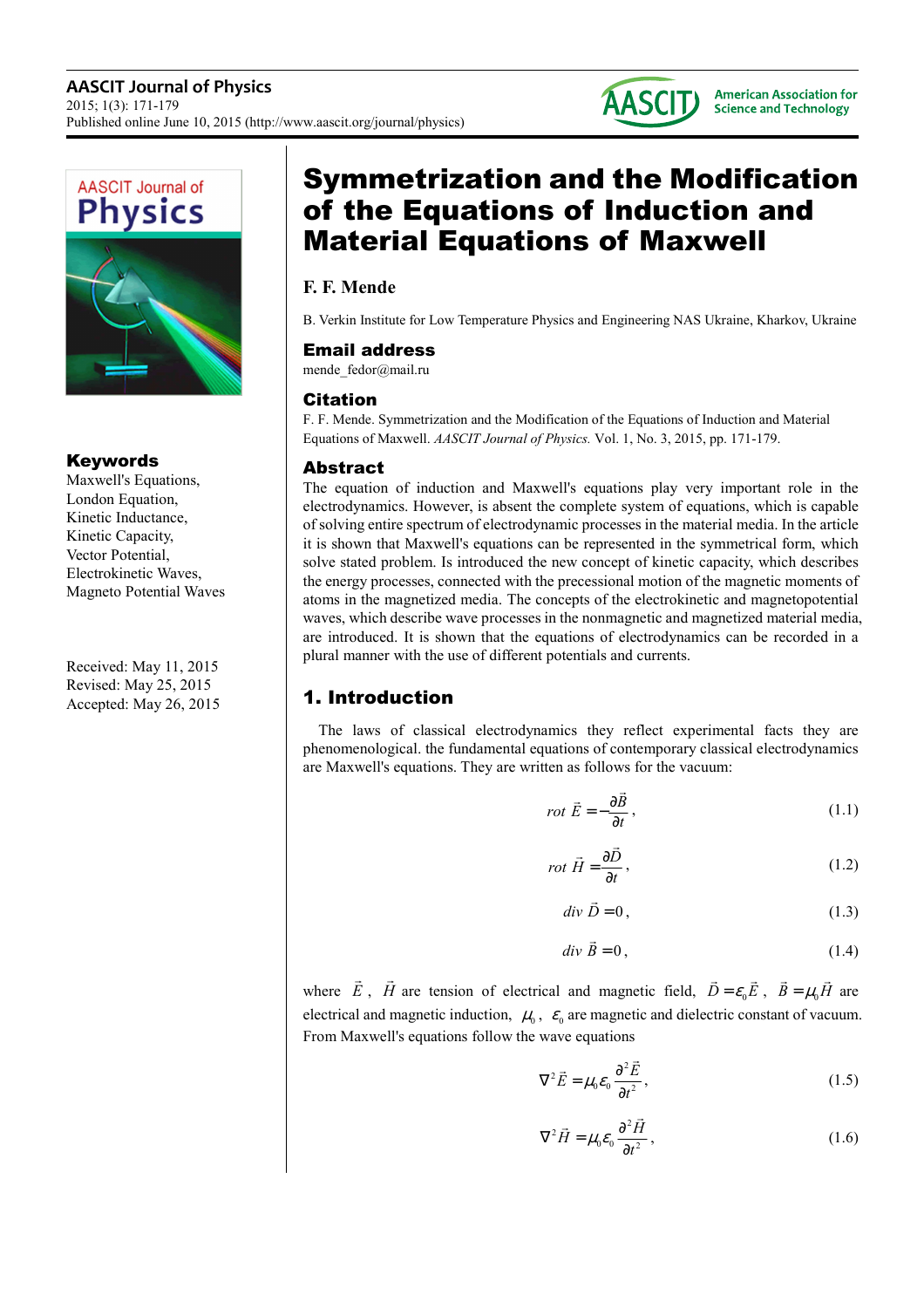these equations show that in the vacuum can be extended the plane electromagnetic waves, the velocity of propagation of which is equal to the speed of light

$$
c = \frac{1}{\sqrt{\mu_0 \varepsilon_0}}\tag{1.7}
$$

For the material media Maxwell's equation they take the following form:

$$
rot\ \vec{E} = -\tilde{\mu}\mu_0 \frac{\partial \vec{H}}{\partial t} = -\frac{\partial \vec{B}}{\partial t},\qquad(1.8)
$$

$$
rot \vec{H} = ne\vec{v} + \tilde{\varepsilon}\varepsilon_0 \frac{\partial \vec{E}}{\partial t} = ne\vec{v} + \frac{\partial \vec{D}}{\partial t},
$$
(1.9)

$$
div \ \vec{D} = ne , \qquad (1.10)
$$

$$
div \ \vec{B} = 0 \,, \tag{1.11}
$$

where  $\tilde{\mu}$ ,  $\tilde{\epsilon}$  are the relative magnetic and dielectric constants of the medium and  $n, e, \vec{v}$  are density, value and charge rate.

Equations (1.8) and (1.9) indicate that Maxwell's equations for the material media are asymmetrical.

#### 2. Plasmo-Like Media

Let us write down Maxwell's equations for the plasmo-like media, in which the ohmic losses can be disregarded. To such media in the first approximation, can be related the superconductors, free electrons or ions in the vacuum (subsequently conductors). In this case the equation of motion of electron takes the form:

$$
m\frac{d\vec{v}}{dt} = e\vec{E},\qquad(2.1)
$$

where  $m$  is mass electron,  $e$  is electron charge,  $E$  is the  $\overline{a}$ tension of electric field,  $\vec{v}$  is speed of the motion of charge.

In the work [1] it is shown that this equation can be used also for describing the electron motion in the hot plasma.

Using an expression for the current density

$$
\vec{j} = ne\vec{v},\tag{2.2}
$$

from (2.1) we obtain the current density of the conductivity

$$
\vec{j}_L = \frac{ne^2}{m} \int \vec{E} \, dt \,. \tag{2.3}
$$

in relationship  $(2.2)$  and  $(2.3)$  the value of *n* represents electron density. After introducing the designation

$$
L_k = \frac{m}{ne^2},\tag{2.4}
$$

we find

$$
\vec{j}_L = \frac{1}{L_k} \int \vec{E} \, dt \tag{2.5}
$$

In this case the value  $L_k$  presents the specific kinetic inductance of charge carriers [2]. Its existence connected with the fact that charge, having a mass, possesses inertia properties. Pour on  $E = E_0 \sin \omega t$  relationship (2.5) it will be written down for the case of harmonics:

$$
\vec{j}_L = -\frac{1}{\omega L_k} \vec{E}_0 \cos \omega t \,, \tag{2.6}
$$

.

from relationship (2.5) and (2.6) is evident that  $\vec{j}_L$  $\overline{a}$  presents inductive current, since. its phase is late with respect to the tension of electric field to the angle  $\frac{\pi}{2}$ .

If charges are located in the vacuum, then during the presence of summed current it is necessary to consider bias current

$$
\vec{j}_\varepsilon = \varepsilon_0 \frac{\partial \vec{E}}{\partial t} = \varepsilon_0 \vec{E}_0 \cos \omega t.
$$

is evident that this current bears capacitive nature, since. its phase anticipates the phase of the tension of electrical to the angle  $\frac{\pi}{2}$  $\frac{\pi}{2}$ . Thus, summary current density will be written down [3-6]:

$$
\vec{j}_{\Sigma} = \varepsilon_0 \frac{\partial \vec{E}}{\partial t} + \frac{1}{L_k} \int \vec{E} dt ,
$$

or

$$
\vec{j}_{\Sigma} = \left(\omega \varepsilon_0 - \frac{1}{\omega L_k}\right) \vec{E}_0 \cos \omega t \tag{2.7}
$$

In relationship (2.7) the value, which stands in the brackets, presents summary susceptance of this medium  $\sigma_{\Sigma}$  and it consists it, in turn, of the capacitive  $\sigma_c$  and by the inductive  $\sigma$ <sub>L</sub> of the conductivity

$$
\sigma_{\Sigma} = \sigma_{C} + \sigma_{L} = \omega \varepsilon_{0} - \frac{1}{\omega L_{k}}.
$$

Relationship (2.7) can be rewritten in other designations:

$$
\vec{j}_\Sigma = \omega \varepsilon_0 \left( 1 - \frac{\omega_0^2}{\omega^2} \right) \vec{E}_0 \cos \omega t ,
$$

where 
$$
\omega_0 = \sqrt{\frac{1}{L_k \varepsilon_0}}
$$
 is plasma frequency.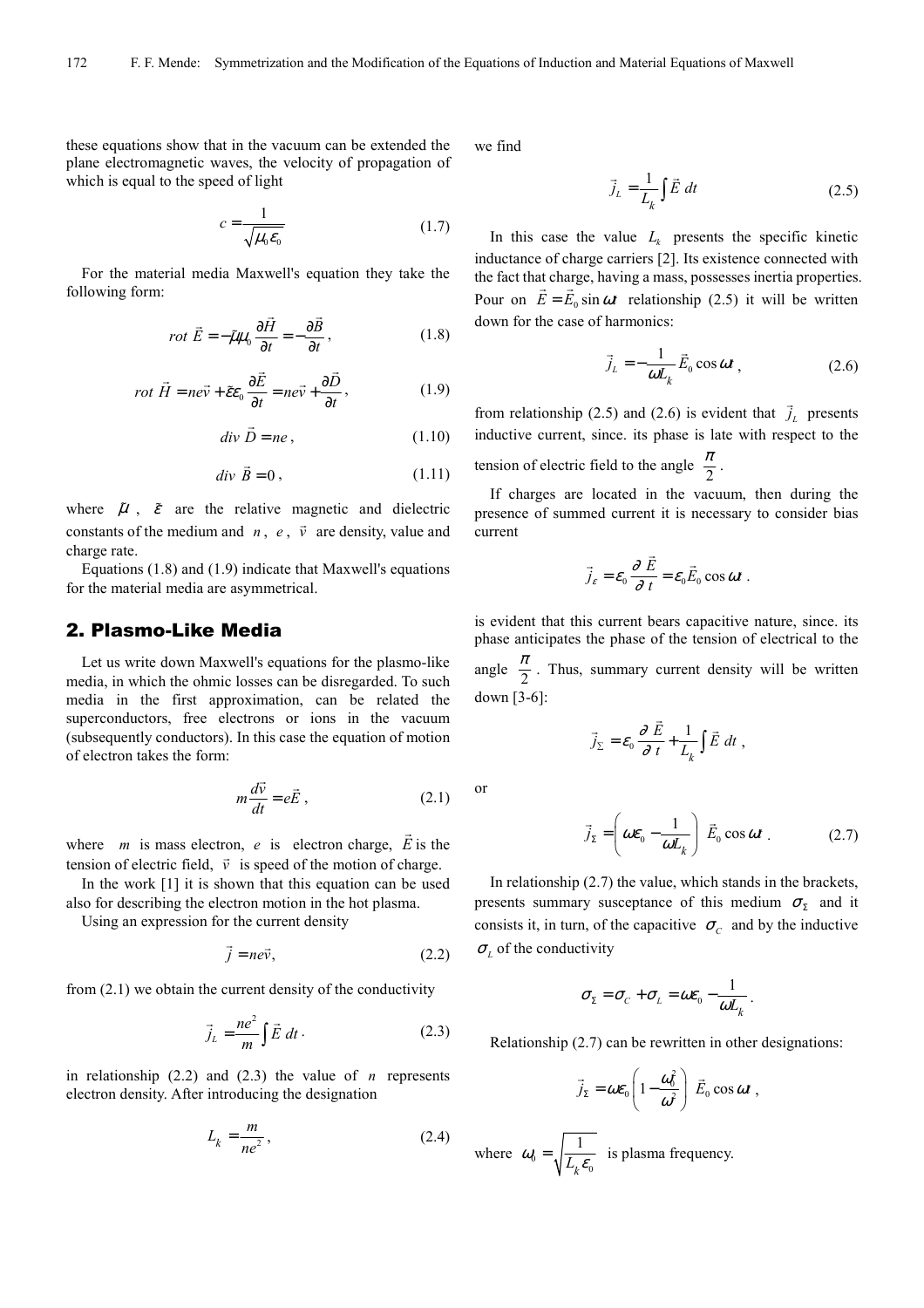Value

$$
\varepsilon^*(\omega) = \varepsilon_0 \left( 1 - \frac{\omega_0^2}{\omega^2} \right) = \varepsilon_0 - \frac{1}{\omega^2 L_k}
$$

it is accepted to call the dielectric constant of dielectric depending on the frequency. Into it enter two not depending on the frequency of the parameter: the dielectric constant of vacuum and the kinetic inductance of charges.

Current density for the medium in question to be determined by three components, which depend on the electric field:

$$
\vec{j}_{\Sigma} = \sigma \vec{E} + \varepsilon_0 \frac{\partial \vec{E}}{\partial t} + \frac{1}{L_k} \int \vec{E} dt,
$$

 $\overline{a}$ 

where  $\sigma$  is conductivity.

Maxwell's equations for this case take the form:

$$
rot \vec{E} = -\mu_0 \frac{\partial \vec{H}}{\partial t},
$$
  
\n
$$
rot \vec{H} = \sigma \vec{E} + \varepsilon_0 \frac{\partial \vec{E}}{\partial t} + \frac{1}{L_k} \int \vec{E} dt,
$$
\n(2.8)

The system of equations (2.8) completely describes all properties of the medium examined. The equations of this system are not symmetrical. In the case of the absence of ohmic losses from (2.8) follows the equation [7]

$$
rot \ \vec{H} + \mu_0 \varepsilon_0 \frac{\partial^2 \vec{H}}{\partial t^2} + \frac{\mu_0}{L_k} \vec{H} = 0 \ . \tag{2.9}
$$

For the case pour on, time-independent, equation (2.9) passes into the London equation

$$
rot\ rot\ \vec{H} + \frac{\mu_0}{L_k}\vec{H} = 0 \ ,
$$

where  $\lambda_L^2$  $\lambda_L^2 = \frac{L_k}{\mu_0}$  $=\frac{k}{\mu_0}$  is London depth of penetration.

Thus, it is possible to conclude that the equations of London being a special case of equation (2.9), and do not consider bias currents on medium. Therefore they do not give the possibility to obtain the wave equations, which describe the processes of the propagation of electromagnetic waves in the superconductors.

## 3. Dielectrics

Let us examine the simplest case, when oscillating processes in atoms or molecules of dielectric obey the law of mechanical oscillator [5].

$$
\left(\frac{\beta}{m} - \omega^2\right)\vec{r}_m = \frac{e}{m}\vec{E},\tag{3.1}
$$

where  $\vec{r}_m$  is deviation of charges from the position of equilibrium,  $\beta$  is coefficient of elasticity, which characterizes the elastic electrical binding forces of charges in the atoms and the molecules. Introducing the resonance frequency of the bound charges

$$
\omega_{0}=\frac{\beta}{m}\,,
$$

we obtain from (3.1):

$$
r_m = -\frac{e \ E}{m(\omega^2 - \omega_o^2)}.
$$
 (3.2)

Is evident that in relationship (3.2) as the parameter is present the natural vibration frequency, into which enters the mass of charge. This speaks, that the inertia properties of the being varied charges will influence oscillating processes in the atoms and the molecules.

Since the general current density on medium consists of the bias current and conduction current

$$
rot\vec{H} = \vec{j}_{\Sigma} = \varepsilon_0 \frac{\partial \vec{E}}{\partial t} + ne\vec{v},
$$

that, finding the speed of charge carriers in the dielectric as the derivative of their displacement through the coordinate

$$
\vec{v} = \frac{\partial r_m}{\partial t} = -\frac{e}{m(\omega^2 - \omega_o^2)} \frac{\partial \vec{E}}{\partial t},
$$

from relationship (3.2) we find

$$
rot\vec{H} = \vec{j}_{\Sigma} = \varepsilon_0 \frac{\partial \vec{E}}{\partial t} - \frac{1}{L_{kd} (\omega^2 - \omega_0^2)} \frac{\partial \vec{E}}{\partial t}.
$$
 (3.3)

But the value

$$
L_{kd} = \frac{m}{ne^2}
$$

presents the kinetic inductance of the charges, entering the constitution of atom or molecules of dielectrics, when to consider charges free. Therefore the relationship (3.3) it is possible to rewrite

$$
rot\vec{H} = \vec{j}_{\Sigma} = \varepsilon_0 \left( 1 - \frac{1}{\varepsilon_0 L_{kd} (\omega^2 - \omega_0^2)} \right) \frac{\partial \vec{E}}{\partial t} \,. \tag{3.4}
$$

Since the value

$$
\frac{1}{\varepsilon_0 L_{kd}} = \omega_{pd}^2
$$

it represents the plasma frequency of charges in atoms and molecules of dielectric, the relationship (3.4) takes the form: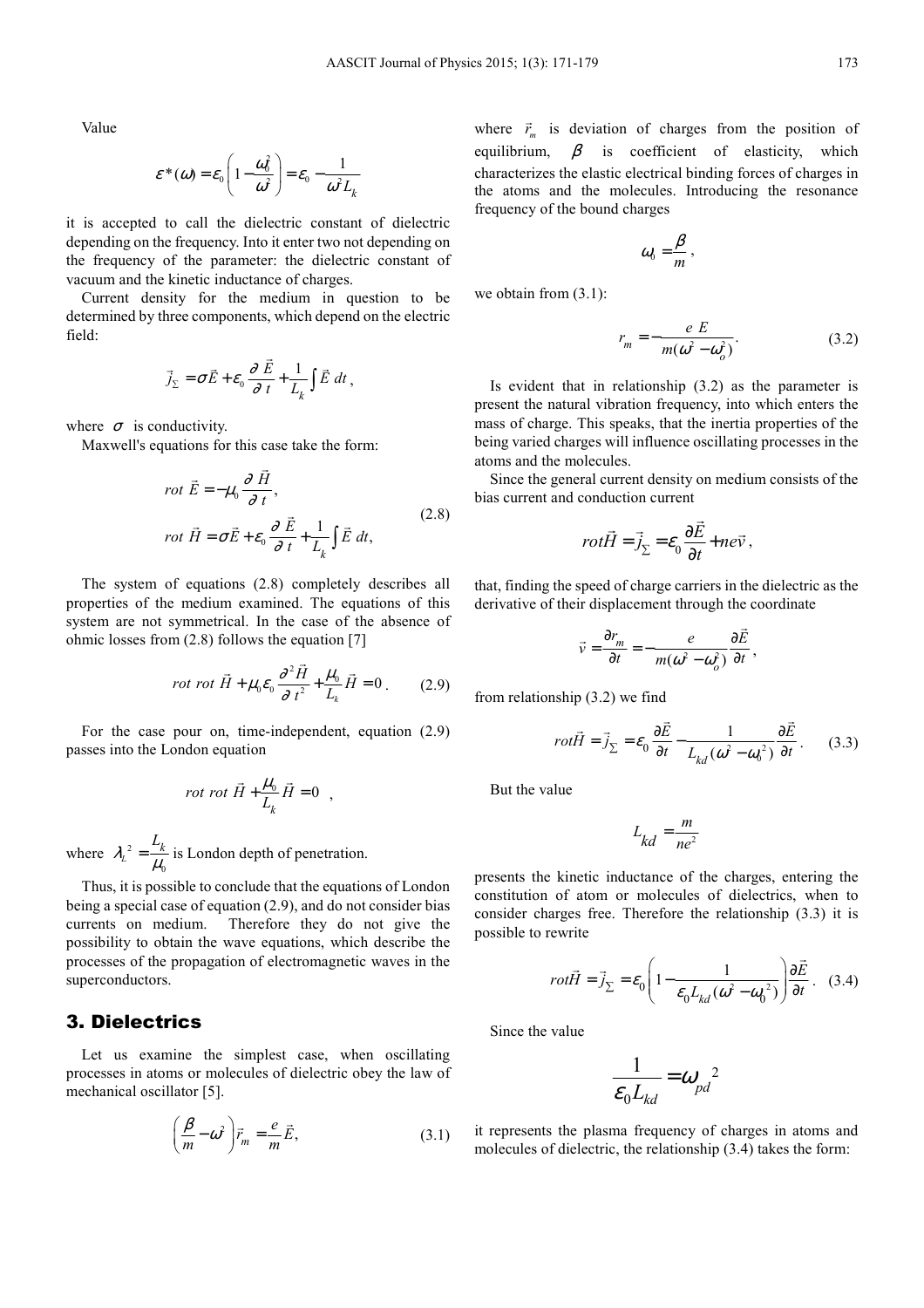$$
rot\vec{H} = \vec{j}_{\Sigma} = \varepsilon_0 \left( 1 - \frac{\omega_{pd}^2}{(\omega^2 - \omega_0^2)} \right) \frac{\partial \vec{E}}{\partial t}.
$$
 (3.5)

Value

$$
\varepsilon^*(\omega) = \varepsilon_0 \left( 1 - \frac{\omega_{pd}^2}{(\omega^2 - \omega_0^2)} \right) \tag{3.6}
$$

it is accepted to call the dielectric constant of dielectric depending on the frequency.

 $\overline{\phantom{a}}$ 

Maxwell's equations for this case take the form:

$$
rot\vec{E} = -\mu_0 \frac{\partial \vec{H}}{\partial t}
$$
  

$$
rot\vec{H} = \varepsilon_0 \left( 1 - \frac{\omega^2_{pd}}{(\omega^2 - \omega_0^2)} \right) \frac{\partial \vec{E}}{\partial t}
$$
(3.7)

from where we immediately find the wave equation:

$$
\nabla^2 \vec{E} = \mu_0 \varepsilon_0 \left( 1 - \frac{\omega_{pd}^2}{\omega^2 - \omega_0^2} \right) \frac{\partial^2 \vec{E}}{\partial t^2}.
$$

The Maxwell's equations (3.7) for the dielectrics are also asymmetrical.

# 4. Symmetrization of the Equations of the Induction

Maksvell in his famous treatise [1] during writing of the equations of electrodynamics used the substantive (total) derivative, which includes not only local time derivatives, but also contains convective component. Convective component considers the possibility of moving the frame of reference, in which are determined the fields with respect to the fixed frame of reference, in which the fields are assigned. Since during writing Maxwell's equations considered the rotary motion of frame of reference, he used a quaternion record of four-dimensional algebra above the real numbers. Hertz is later and Heaviside they excluded from the equations of induction convective component and wrote down them in particular derived [2]. In this form we use now these equations, calling their Maxwell's equations. Maxwell's equations do not give the possibility to write down fields in the moving coordinate systems, if fields in the fixed system are known. In general form this give the possibility to make Lorenz, however, these conversions from the classical electrodynamics they do not follow. Question arises, can the principles of classical electrodynamics give correct results regarding pour on in the moving coordinate systems at least in some approximation, and if yes, then as the equations of electromagnetic induction must appear in this case.

Writing Lorentz force

$$
\vec{F}' = e \vec{E} + e \left[ \vec{V} \times \vec{B} \right]
$$
 (4.1)

we will note fields and forces, which appear in the moving frame of reference, by prime.

Indication of how can be recorded fields in the moving coordinate system, if they are known in the fixed, there are already in the Faraday law, if we use ourselves the substantional derivative. For the study of this problem let us rewrite Faraday law in the precise form:

$$
\oint \vec{E}' d \vec{l}' = -\frac{d \Phi_B}{d t} \tag{4.2}
$$

The refinement of law, is more accurate than its record, it concerns only that circumstance that if we determine contour integral in the moving (prime) coordinate system, then near *E* , *dl* must stand primes. But if circulation is determined in the fixed coordinate system, then primes near  $E$ ,  $dl$  be absent, but in this case to the right in expression (4.2) must stand particular time derivative. Usually this circumstance in the literature on this question is not specified.

The substantional derivative in relationship (4.2) indicates the independence of the eventual result of appearance emf. in the outline from the method of changing the flow, i.e., flow can change both due to the local time derivative of the induction of and because the system, in which is measured  $\oint \vec{E}' d \vec{l}'$ , it moves in the three-dimensional changing field  $\vec{B}$ . In relationship (4.2) the flow is determined from the following relationship

$$
\Phi_B = \int \vec{B} \, d\, \vec{S}' \,, \tag{4.3}
$$

where the magnetic induction  $B = \mu H$  $\overline{a}$  is determined in the fixed coordinate system, and the element *d S*′  $\ddot{\phantom{0}}$  is determined in the moving system. Taking into account  $(4.3)$ , from  $(4.2)$  we obtain

$$
\oint \vec{E}' d \vec{l}' = -\frac{d}{d t} \int \vec{B} d \vec{S}', \qquad (4.4)
$$

and further, since  $\frac{d}{dt} = \frac{\partial}{\partial t} + \vec{V}$  grad  $=\frac{6}{\partial t}+$  $\overline{a}$ , let us write down

$$
\oint \vec{E}' d \vec{l}' = -\int \frac{\partial \vec{B}}{\partial t} d \vec{S} - \int \left[ \vec{B} \times \vec{V} \right] d \vec{l}' - \int \vec{V} div \vec{B} d \vec{S}' \, (4.5)
$$

Let us immediately note that entire following presentation will be conducted under the assumption the validity of the Galileo conversions, i.e.  $d l' = d l$  *u*  $d S' = d S$ . From (1.5) follows the well known result

$$
\vec{E}' = \vec{E} + \left[\vec{V} \times \vec{B}\right],\tag{4.6}
$$

from which follows that during the motion in the magnetic field the additional electric field, determined by last term of relationship appears (4.6). Let us note that this relationship we obtained not of the conversions of Lorenz, but altogether having only refined Faraday law. Thus, Lorentz force is the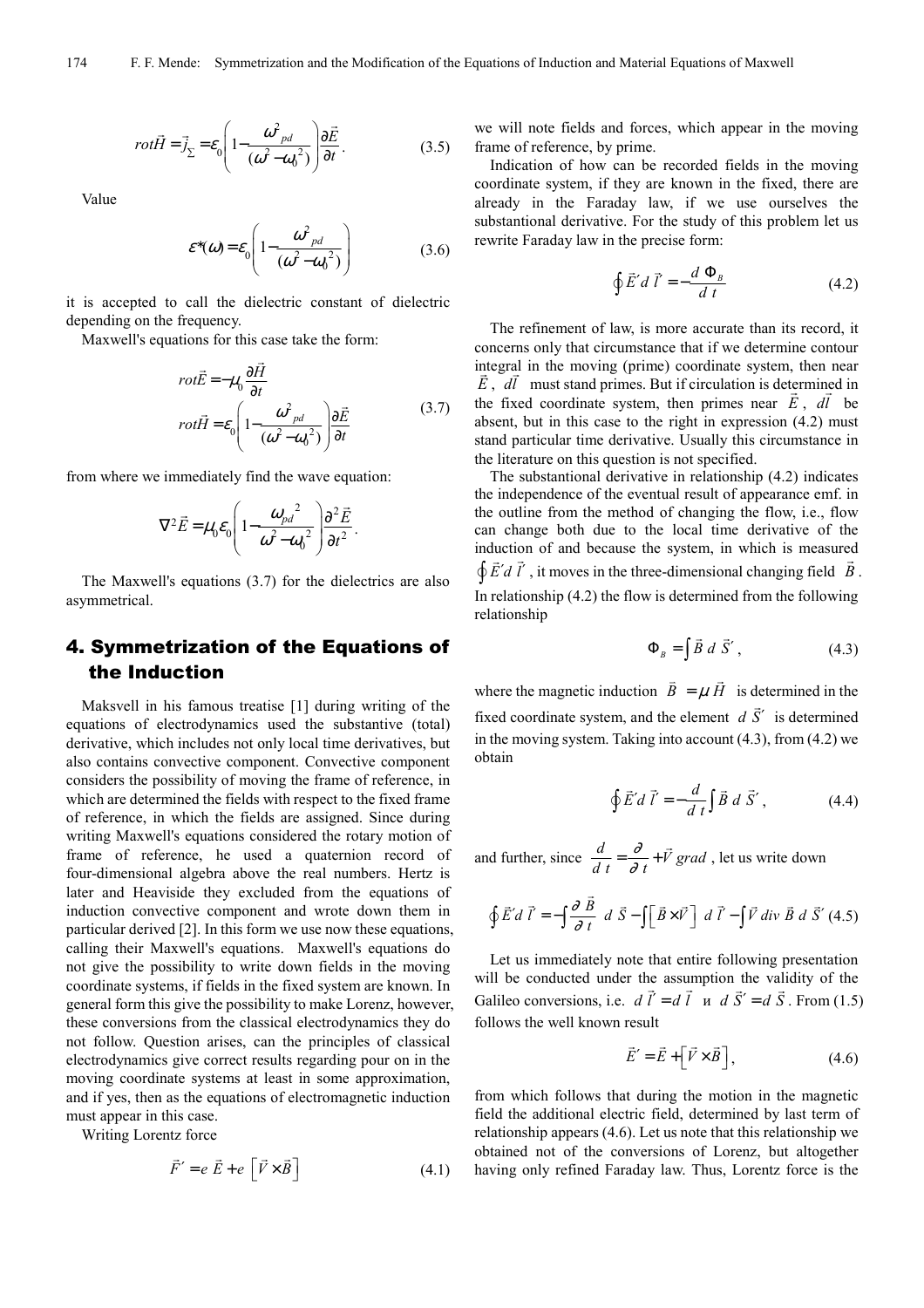From relationship (4.6) it follows that during the motion in the magnetic field to the charge acts the force perpendicular to direction of motion. However, physical nature of this force nowhere is examined. It should be noted that Lorentz force contradicts the existing laws of mechanics, since. in the mechanics is not known such force, which with the uniform and rectilinear motion of body is directed normal to direction of its motion.

For explaining physical nature of the appearance of last term in relationship (4.6) let us write down *B* and *E* through the magnetic vector potential  $A_B$ :

$$
\vec{B} = rot \ \vec{A}_B, \qquad \vec{E} = -\frac{\partial \ \vec{A}_B}{\partial t} \,. \tag{4.7}
$$

Then relationship (4.6)) can be rewritten

$$
\vec{E}' = -\frac{\partial \vec{A}_B}{\partial t} + \left[ \vec{V} \times rot \vec{A}_B \right],
$$
 (4.8)

and further

$$
\vec{E}' = -\frac{\partial \vec{A}_B}{\partial t} - (\vec{V} \nabla) \vec{A}_B + grad (\vec{V} \vec{A}_B).
$$
 (4.9)

The first two members of the right side of equality (1.9) can be gathered into the total derivative of vector potential on the time, namely:

$$
\vec{E}' = -\frac{d\vec{A}_B}{d\,t} + \operatorname{grad}\left(\vec{V}\,\vec{A}_B\right) \tag{4.10}
$$

From relationship (4.9) it is evident that the field strength, and consequently also the force, which acts on the charge, consists of three parts.

The first of them is obliged by the local derivative of magnetic vector potential on the time. The sense of second term of the right side of relationship (4.9) is also intelligible. It is connected with a change in the vector potential, but already because charge moves in the three-dimensional changing field of this potential. Other nature of last term of the right side of relationship (4.9). It is connected with the presence of potential forces, since. potential energy of the charge, which moves in the potential field  $A_B$  with the speed *V* !!<br>→ , is equal  $e \left( V A_{\rm B} \right)$ . The value *e grad*  $\left( V A_{\rm B} \right)$  gives force, exactly as  $\begin{array}{ccc} & & & & & \text{if } & & \text{if } & \text{if } & \text{if } & \text{if } & \text{if } & \text{if } & \text{if } & \text{if } & \text{if } & \text{if } & \text{if } & \text{if } & \text{if } & \text{if } & \text{if } & \text{if } & \text{if } & \text{if } & \text{if } & \text{if } & \text{if } & \text{if } & \text{if } & \text{if } & \text{if } & \text{if } & \text{if } & \text{if } & \text{if } & \text{if } & \text{if } & \text{if } & \text{if } & \text{$ 

gives force the gradient of scalar potential.

The relationship (4.9) gives the possibility to physically explain all composing tensions electric fields, which appears in the fixed and that moving the coordinate systems. If the discussion deals with the appearance of electrical pour on out of the long solenoid, where there are no magnetic pour on, then in this case first term of the right side of equality works (4.9). In the case of unipolar generator in the formation of the force, which acts on the charge, two last addend right sides of equality (4.9) participate, introducing identical contributions.

Thus, to speak about the unipolar generator as about "an exception to the rule of flow" is impossible [4], since flow rule, as we see, this is the totality of all three components. Taking rotor from both parts of equality (1.10) and taking into account that rot grad  $\equiv 0$ , we obtain

$$
rot \vec{E}' = -\frac{d \vec{B}}{d t}.
$$
\n(4.11)

If there is no motion, then relationship (4.11) is converted into the Maxwell first equation. Certainly, on its informativeness relationship (4.11) strongly is inferior to relationship (4.2), since. in connection with the fact that rot  $grad \equiv 0$ , in it there is no information about the potential forces, designated through *e grad*  $(V A<sub>B</sub>)$ . Therefore, if us interest all components of electrical pour on, that act on the charge both in the fixed and in that moving the coordinate systems, we must use relationship (4.2).

Consequently, we must conclude that the moving or fixed charge interacts not with the magnetic field, but with the field of magnetic vector potential, and only knowledge of this potential and its evolution they give the possibility to calculate all force components, which act on the charges. However, magnetic field appears altogether only of the gradient of such vectorial field.

From the aforesaid it follows that the record of Lorentz force in the terms of the magnetic vector potential:

$$
\vec{F}' = e\vec{E} + e[\vec{V} \times rot\vec{A}_B] = e\vec{E} - e(\vec{V}\nabla)\vec{A}_B + egrad(\vec{V}\vec{A}_B) (4.12)
$$

is more preferable, since. the possibility to understand the complete structure of this force gives.

Faraday law (4.2) is called the law of electromagnetic induction in connection with the fact that it it shows how a change in the magnetic pour on it leads to the appearance of electrical pour on. However, in the classical electrodynamics there is no law of magnetoelectric induction, which would show, how a change in the electrical pour on, or motion in them, it leads to the appearance of magnetic pour on. The development of classical electrodynamics followed along another way. Was first recorded the Ampere law

$$
\oint \vec{H} \ d\vec{l} = I \,, \tag{4.13}
$$

where *I* is current, which crosses the area, included by the outline of integration. In the differential form relationship (4.13) takes the form:

$$
rot \vec{H} = \vec{j}_{\sigma} \quad . \tag{4.14}
$$

where  $\vec{j}_{\sigma}$  $\overline{a}$ is current density of conductivity.

Maxwell supplemented relationship (4.14) with bias current

$$
rot \ \vec{H} = \vec{j}_{\sigma} + \frac{\partial \ \vec{D}}{\partial \ t} \,. \tag{4.15}
$$

But by analogy with the law of electromagnetic induction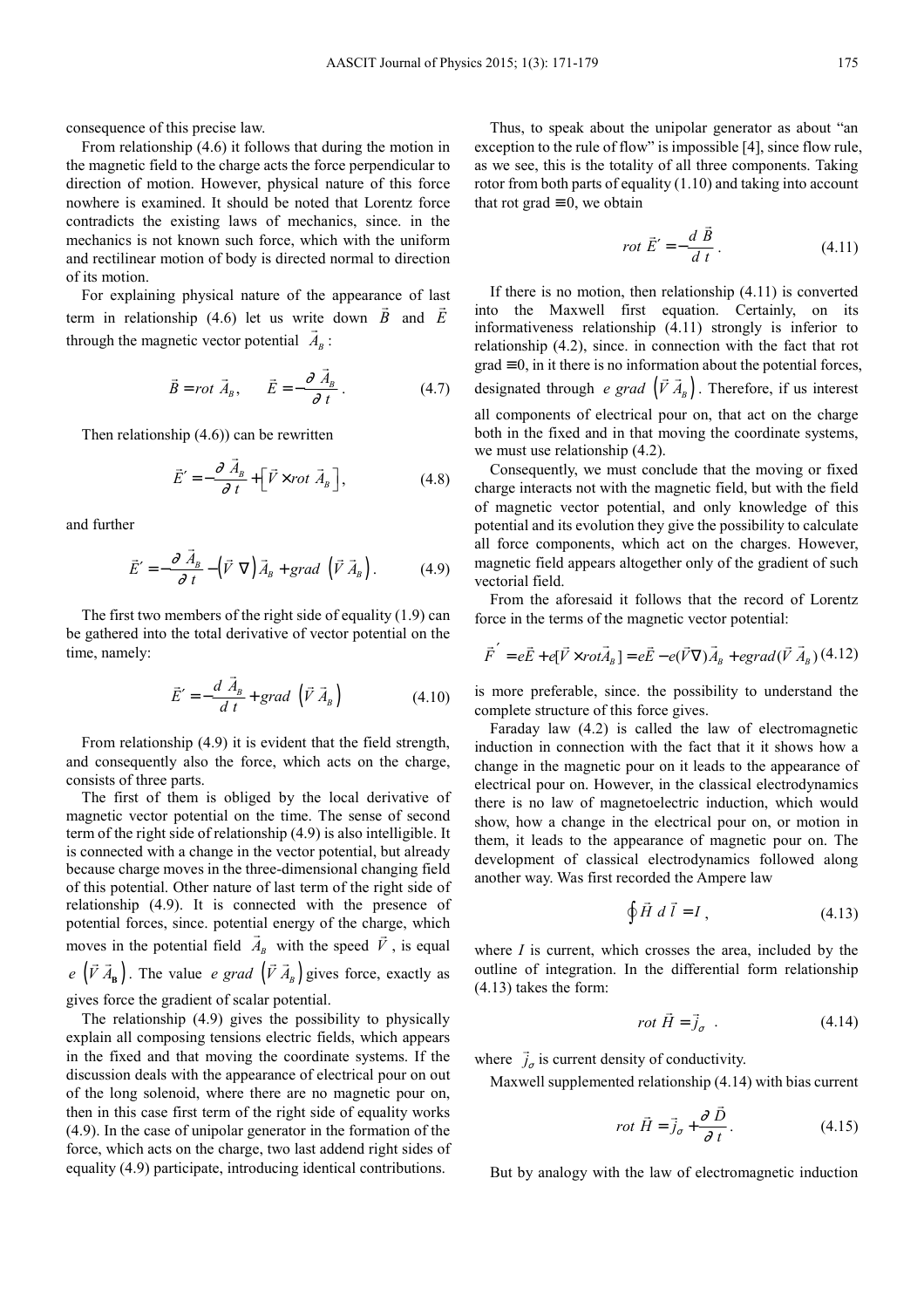(4.2) must exist the law of the magnetoelectric induction

$$
\oint \vec{H}' d \vec{l}' = \frac{d \Phi_D}{d t},\tag{4.16}
$$

where  $\Phi_D = \int \vec{D} \, dS'$ is the flow of electrical induction.

$$
\oint \vec{H}' d \vec{l}' = \int \frac{\partial \vec{D}}{\partial t} d \vec{S} + \oint [\vec{D} \times \vec{V}] d \vec{l}' + \int \vec{V} \, div \vec{D} \, d \vec{S}'. \tag{4.17}
$$

In contrast to the magnetic fields, when div  $B = 0$ magnetic fields, when div  $B = 0$ , for the electric fields div  $D = \rho$  and last term in the right side of relationship (4.17) it gives the conduction current I, and from relationship (4.16) the Ampere law immediately follows. From relationship (4.17) follows also the equality:

$$
\vec{H} = [\vec{D} \times \vec{V}] \tag{4.18}
$$

 $\overline{a}$ 

which earlier could be obtained only from the Lorenz conversions.

As shown in the work [4], from relationship (4.18) follows and Bio-Savara law, if for enumerating the magnetic pour on to take the electric fields of the moving charges. In this case the last member of the right side of relationship (4.17) can be simply omitted, and the laws of induction acquire the completely symmetrical form of

$$
\oint \vec{E}' d \vec{l}' = -\int \frac{\partial \vec{B}}{\partial t} dS - \oint [\vec{B} \times \vec{V}] d \vec{l}',
$$
\n
$$
\oint \vec{H}' d \vec{l}' = \int \frac{\partial \vec{D}}{\partial t} dS + \oint [\vec{D} \times \vec{V}] d \vec{l}',
$$
\n(4.19)

## 5. Symmetrization of Maxwell's Equations

So that Maxwell's equations would become symmetrical, the first equation must take following form [12]:

$$
rot\vec{E} = -\sigma_H \vec{H} - \mu \frac{\partial \vec{H}}{\partial t} - \frac{1}{C_k} \int \vec{H} dt, \qquad (5.1)
$$

 $\rightarrow$ 

where  $\sigma_H$  is conductivity of magnetic currents.

In comparison with traditional writing of the first equation of Maxwell in the right side of the equation to be contained two additive terms. The first member of right side describes ohmic losses in the magnetic materials during the imposition on them of variable magnetic pour on. Let us examine the physical sense of the last member of the right side of equation (5.1), who earlier in the Maxwell first equation did not be present.

At the same time to us it is known that the atom, which possesses the magnetic moment  $\vec{m}$ , placed into the magnetic field, and which accomplishes in it precessional motion, has notational approximation of  $\vec{H}$ . Therefore, notation approximation potential energy  $U_m = -\mu \vec{m} \vec{H}$ . Therefore potential energy can be accumulated not only in the electric fields, but also in the precessional motion of magnetic moments, which does not possess inertia. Similar case is located also in the mechanics, when the gyroscope, which precesses in the field of external gravitational forces, accumulates potential energy. Regarding mechanical precessional motion is also noninertial and immediately ceases after the removal of external forces. The same situation occurs also for the case of the precessing magnetic moment. Its precession is noninertial and ceases at the moment of removing the magnetic field.

Therefore it is possible to expect that with the description of the precessional motion of magnetic moment in the external magnetic field in the right side of relationship (5.3) can appear a term of the same type as in relationship

$$
rot\vec{H} = \sigma \vec{E} + \varepsilon_0 \frac{\partial \vec{E}}{\partial t} + \frac{1}{L_k} \int \vec{E} dt
$$

It will only stand  $L_k$ , instead of the kinetic capacity, which characterizes that potential energy, which has the precessing magnetic moment in the magnetic field:

Resonance processes in the plasma and the dielectrics are characterized by the fact that in the process of fluctuations occurs the alternating conversion of electrostatic energy into the kinetic kinetic energy of charges and vice versa. This process can be named electrokinetic and all devices: lasers, masers, filters, etc, which use this process, can be named electrokinetic. At the same time there is another type of resonance - magnetic. If we use ourselves the existing ideas about the dependence of magnetic permeability on the frequency, then it is not difficult to show that this dependence is connected with the presence of magnetic resonance. In order to show this, let us examine the concrete example of ferromagnetic resonance. If we magnetize ferrite, after applying the stationary field  $H_0$  in parallel to the axis  $z$ , the like to relation to the external variable field medium will come out as anisotropic magnetic material with the complex permeability in the form of tensor [13]

$$
\mu = \begin{pmatrix} \mu_{\scriptscriptstyle T} * (\omega) & -i \alpha & 0 \\ i \alpha & \mu_{\scriptscriptstyle T} * (\omega) & 0 \\ 0 & 0 & \mu_{\scriptscriptstyle L} \end{pmatrix} ,
$$

where

$$
\mu_{\Gamma} * (\omega) = 1 - \frac{\Omega \, |\gamma| \, M_0}{\mu_0 (\omega^2 - \Omega^2)}, \quad \alpha = \frac{\omega \, |\gamma| \, M_0}{\mu_0 (\omega^2 - \Omega^2)}, \quad \mu_{\Gamma} = 1,
$$

moreover

$$
\Omega = |\gamma| \, H_0 \tag{5.2}
$$

is natural frequency of precession and

$$
M_0 = \mu_0 (\mu - 1) H_0 \tag{5.3}
$$

is a magnetization of medium. Taking into account (5.2) and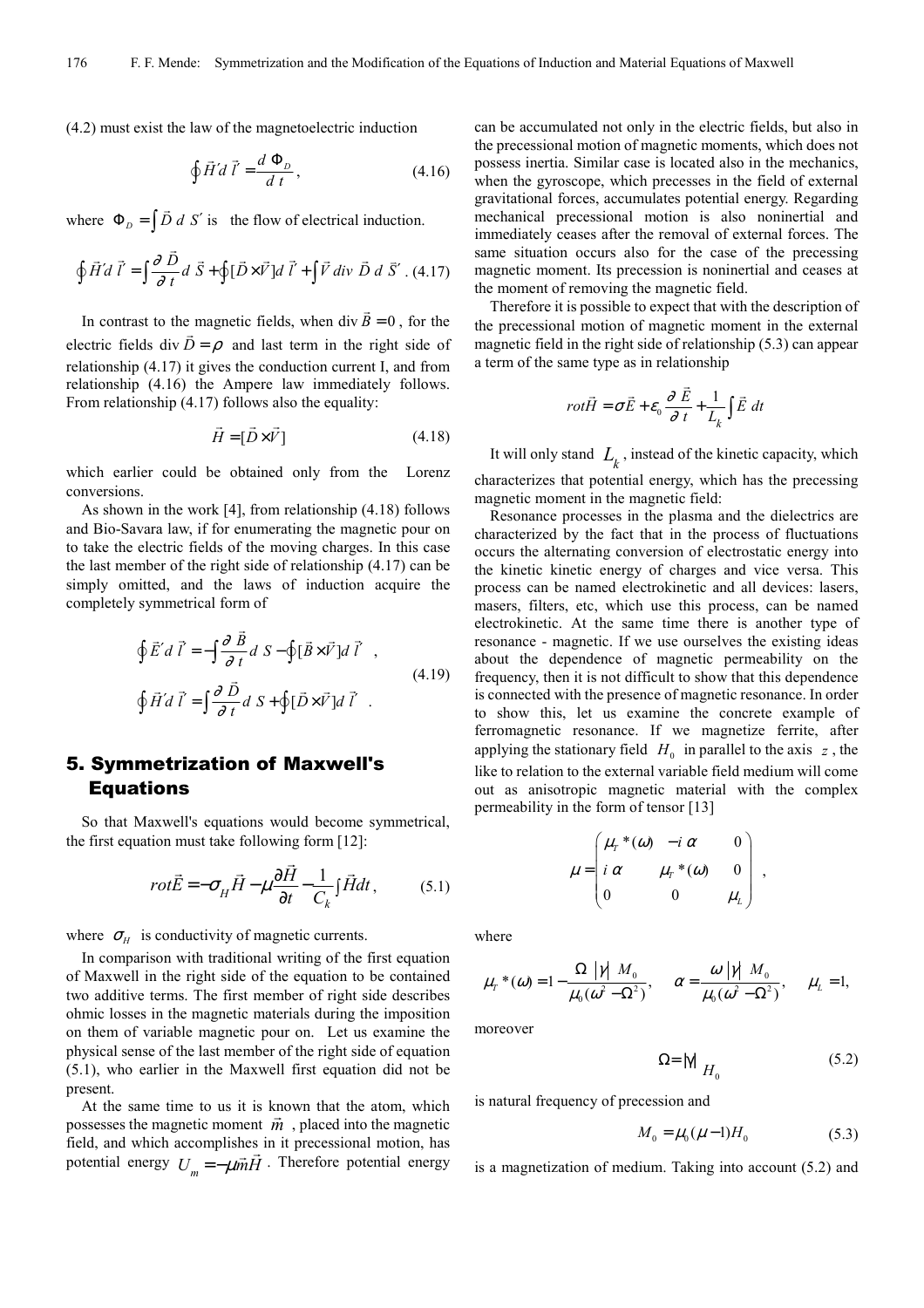(5.3) for  $\mu_r^*(\omega)$ , it is possible to write down

$$
\mu_r^*(\omega) = 1 - \frac{\Omega^2(\mu - 1)}{\omega^2 - \Omega^2}
$$
 (5.4)

This value is conventionally designated as the depending on the frequency iagnitnoy permeability of magnetic material. if we consider that the electromagnetic wave is propagated along the axis *x* and there are components pour on  $H_y$ ,  $H_z$ , then in this case the Maxwell first equation will be written down:

$$
rot \vec{E} = \frac{\partial \vec{E}_z}{\partial x} = \mu_0 \mu_r \frac{\partial \vec{H}_y}{\partial t}.
$$

Taking into account (5.4), we will obtain

$$
rot\ \vec{E} = \mu_0 \left[ 1 - \frac{\Omega^2 (\mu - 1)}{\omega^2 - \Omega^2} \right] \frac{\partial \ \vec{H}_y}{\partial \ t} \ .
$$

for the case of  $\omega >> \Omega$  we have

$$
rot\ \vec{E} = \mu_0 \left[ 1 - \frac{\Omega^2 (\mu - 1)}{\omega^2} \right] \frac{\partial \vec{H}_y}{\partial t} \quad . \tag{5.5}
$$

assuming  $H_y = H_{y0} \sin \omega t$  and taking into account that in this case

$$
\frac{\partial \vec{H}_y}{\partial t} = -\omega^2 \int \vec{H}_y \, dt \, t \, ,
$$

we obtain from (5.5)

$$
rot \vec{E} = \mu_0 \frac{\partial \vec{H}_y}{\partial t} + \mu_0 \Omega^2 (\mu - 1) \int \vec{H}_y \, dt \, ,
$$

or

$$
rot\ \vec{E} = \mu_0 \frac{\partial \vec{H}_y}{\partial t} + \frac{1}{C_k} \int \vec{H}_y \, dt \tag{5.6}
$$

for the case  $\omega \ll \Omega$  we find

$$
rot \vec{E} = \mu_0 \mu \frac{\partial \vec{H}_y}{\partial t}.
$$

Value

$$
C_k = \frac{1}{\mu_0 \Omega^2 (\mu - 1)},
$$

which is introduced in relationship  $(5.6)$ , let us name kinetic capacity [12].

Similarly can be described electron paramagnetic resonance.

With which is connected existence of kinetic capacity, and

its which physical sense? If the direction of magnetic moment does not coincide with the direction of external magnetic field, then the vector of this moment begins to precess around the vector of magnetic field with the frequency  $\Omega$ . The magnetic moment of *m* possesses in this case potential energy  $U_m = -\vec{m} \cdot \vec{B}$  $\vec{n} \cdot \vec{B}$ . This energy similar to energy of the charged capacitor is potential, because precessional motion, although is mechanical, however, it not inertia and instantly it does cease during the removal of magnetic field. However, with the presence of magnetic field precessional motion continues until the accumulated potential energy is spent, and the vector of magnetic moment will not become parallel to the vector of magnetic field.

Wave processes and the waves, which are determined by equation (5.6) they can be named magnetopotential.

Idea of the Maxwell first equation by relationship (5.1) in combination with the second symmetrical Maxwell equation gives the possibility to present with the aid of these equations entire spectrum of electrodynamic processes in the material media.

## 6. Plurality of the Forms of the Writing of the Electrodynamic Laws

Magnetic and electric fields can be expressed through the vector potential of magnetic field and the vector potential of electric field [14]

$$
\vec{H} = rot \vec{A}_{H}
$$
 (6.1)

$$
\vec{E} = rot \vec{A}_E \tag{6.2}
$$

Consequently, Maxwell's equations can be written down with the aid of these potentials:

$$
rot \vec{A}_E = -\mu \frac{\partial \vec{A}_H}{\partial t}
$$
 (6.3)

$$
rot \vec{A}_H = \varepsilon \frac{\partial \vec{A}_E}{\partial t}
$$
 (6.4)

For each of these potentials it is possible to obtain wave equation, in particular

$$
rot rot \vec{A}_E = -\varepsilon \mu \frac{\partial^2 \vec{A}_E}{\partial t^2}
$$
 (6.5)

and to consider that in the space are extended not the magnetic and electric fields, but the field of electrical vector potential.

In this case, as can easily be seen of the relationships (6.1 - 6.4), magnetic and electric field they will be determined through this potential by the relationships:

$$
\vec{H} = \varepsilon \frac{\partial \vec{A}_E}{\partial t}
$$
\n
$$
\vec{E} = rot \vec{A}_E
$$
\n(6.6)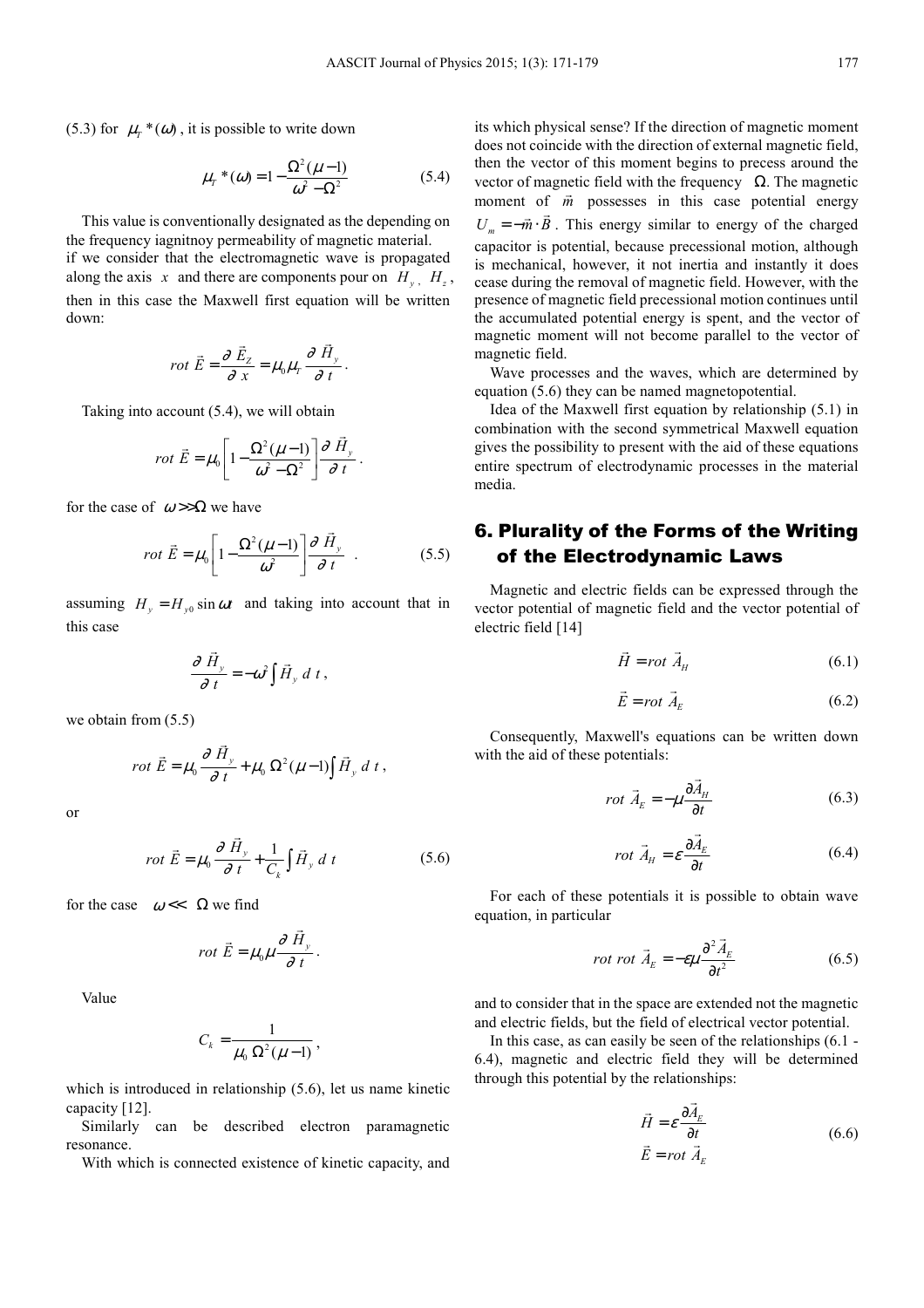$\overline{a}$ 

Spatial derivative *rot*  $A_E$  $\vec{A}_E$  and local time derivative  $\frac{\partial \vec{A}_E}{\partial t}$ ∂ ∂

are connected with wave equation (6.5).

Thus, the use only of one electrical vector potential makes it possible to completely solve the task about the propagation of electrical and magnetic pour on. Taking into account (6.6), Poynting's vector can be written down only through the vector  $A_E$  :

$$
\vec{P} = \varepsilon \left[ \frac{\partial \vec{A}_E}{\partial t} \times rot \vec{A}_E \right].
$$

Characteristic is the fact that with this method of examination necessary condition is the presence at the particular point of space both the time derivatives, and the gradients of one and the same potential.

This task can be solved by another method, after writing down wave equation for the magnetic vector potential:

$$
rot\ \vec{A}_H = -\varepsilon\mu \frac{\partial^2 \vec{A}_H}{\partial t^2}.
$$
 (6.7)

In this case magnetic and electric fields will be determined by the relationships

$$
\vec{H} = rot \vec{A}_{H}
$$

$$
\vec{E} = -\mu \frac{\partial \vec{A}_{H}}{\partial t}
$$

Poynting's vector in this case can be found from the following relationship:

$$
\vec{P} = -\mu \left[ \frac{\partial \vec{A}_H}{\partial t} \times rot \vec{A}_H \right].
$$

Spatial derivative *rot*  $A$ <sup>*H*</sup>  $\overline{\phantom{a}}$ Spatial derivative *rot*  $A_H$  and local time derivative of *AH* ∂

*t*  $rac{d^{2}H}{dt}$  are connected with wave equation (6.7).

But it is possible to enter and differently, after introducing, for example, the electrical and magnetic currents

$$
\vec{j}_E = rot \vec{H},
$$
  

$$
\vec{j}_H = rot \vec{E}.
$$

The equations also can be recorded for these currents:

$$
rot \vec{j}_H = -\mu \frac{\partial \vec{j}_E}{\partial t},
$$
  

$$
rot \vec{j}_E = \varepsilon \frac{\partial \vec{j}_H}{\partial t}.
$$

This system in its form and information concluded in it differs in no way from Maxwell's equations, and it is possible to consider that in the space the magnetic or electric currents are extended. And the solution of the problem of propagation with the aid of this method will again include complete information about the processes of propagation.

The method of the introduction of new vector examined pour on it is possible to extend into both sides ad infinitum, introducing all new vectorial fields. Naturally in this case one should introduce and additional calibration, thus, there is an infinite set of possible writings of electrodynamic laws, but they all are equivalent according to the information concluded in them.

## 7. Conclusion

In the article it is shown that Maxwell's equations can be represented in the symmetrical form and such equations describe entire spectrum of electrodynamic processes in the material media. Is introduced the new concept of kinetic capacity, which describes the energy processes, connected with the precessional motion of the magnetic moments of atoms in the magnetized media. The concepts of the electrokinetic and magnetopotential waves, which describe wave processes in the nonmagnetic and magnetized material media, are introduced. It is shown that the equations of electrodynamics can be recorded in a plural manner with the use of different potentials and currents.

#### References

- [1] L. A. Artsimovich. As every physicist should know about plasma. M .: Atomizdat, 1976.
- [2] F. F. Mende, A. I. Spitsyn. Surface impedance in superconductors, Kiev, Naukova Dumka, 1985.
- [3] F. F. Mende. On refinement of certain laws of classical electrodynamics, arXiv, physics/0402084.
- [4] F. F. Mende. Conception of the scalar-vector potential in electrodynamics, arXiv.org/abs/physics/0506083.
- [5] F. F. Mende, Role and place of the kinetic inductance of charges in classical electrodynamics, Engineering Physics, №11, 2012, p. 10-19.
- [6] F. F. Mende. Kinetic Induktance Charges and its Role in Classical Electrodynamics. Global Journal of Researches in Engineering: J General Engineering, *2014*, *Vol.* 3, *No. 5*, 51-54.
- [7] F. F. Mende. New approaches in contemporary classical electrodynamics. Part II, Engineering Physics, №2, 2013, pp. 3-17.
- [8] James Clerk Maxwell. Selected works on the theory of the electric field, the State Publishing House technical and theoretical literature, Moscow, 1954.
- [9] Heinrich Hertz. The electric force, St. Petersburg, 1894.
- [10] J. Jackson, Classical Electrodynamics, Mir, Moscow, 1965.
- [11] R. Feynman, R. Leighton, M. Sends. Feynman lectures on physics, – М..Mir, Vol. 6, 1977.